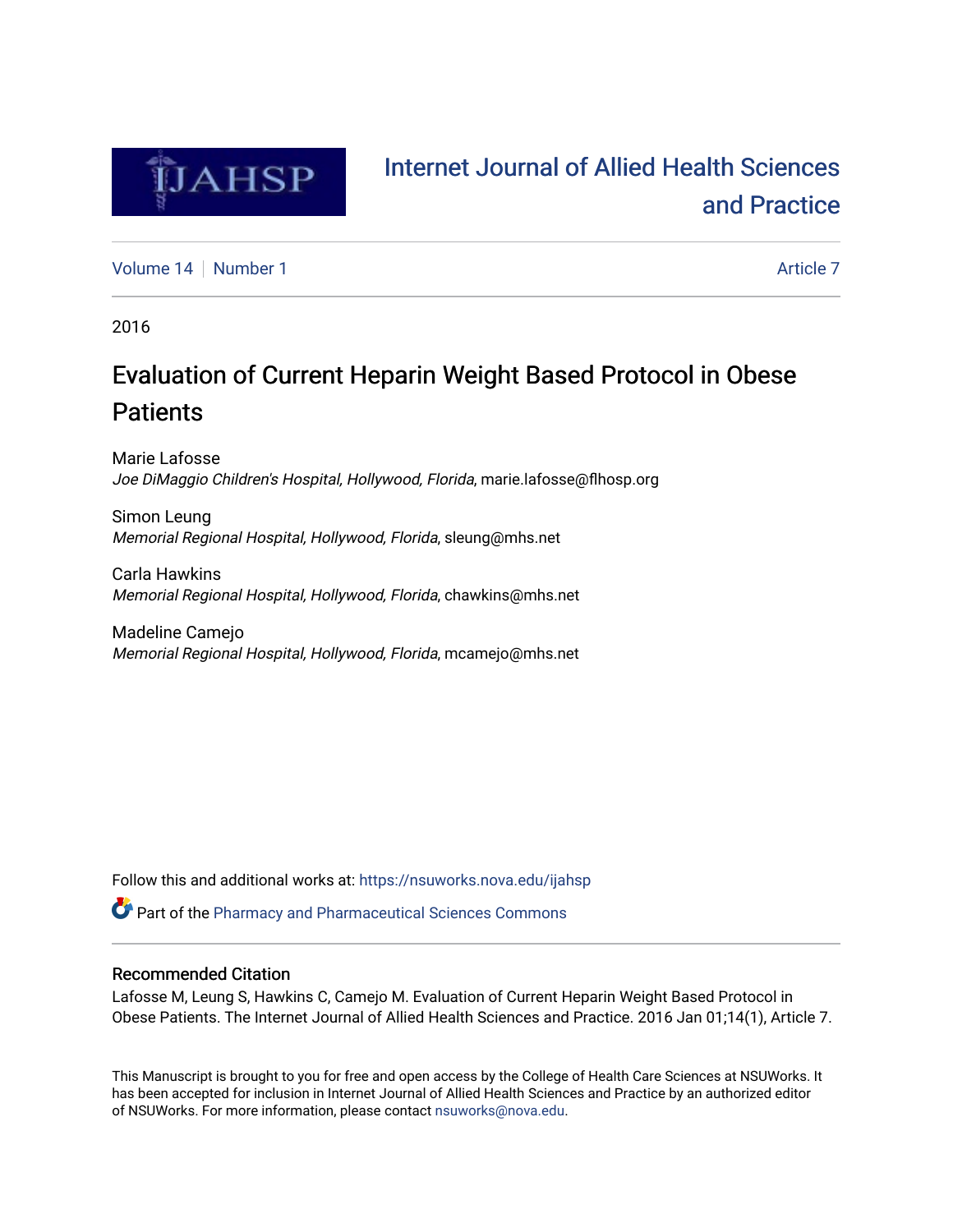# Evaluation of Current Heparin Weight Based Protocol in Obese Patients

## **Abstract**

Purpose: To evaluate the difference in achieving goal activated partial thromboplastin time (aPTT) within 24 hours utilizing the institutional heparin weight based protocol between obese and non-obese patients. Methods: Retrospective, non-randomized, open label chart review in a community based hospital. Patients age 18 years or older receiving heparin therapy for greater than or equal to 24 hours identified. Patients were excluded if the protocol was utilized for acute coronary syndrome or interrupted within the initial 24 hours of therapy. Patients were also excluded if any deviations from the protocol were identified. The primary endpoint evaluated the difference in achieving goal aPTT within 24 hours between obese and non-obese patients. The secondary endpoint evaluated the difference in achieving goal aPTT within 24-48 hours and safety outcomes such as bleeds. Results: Of the 253 patients identified, 167 patients were included and 86 patients were excluded. Seventy-two (71.3%) of the nonobese and 48 (72.7%) of obese patients achieved goal aPTT within 24 hours (odd ratio [OR]: 0.98, 95 % confidence interval (CI): 0.6 to 1.58). Sixteen (15.8%) of nonobese and 13 (19.7%) of the obese patients achieved goal aPTT within 24 to 48 hours (OR: 0.77, 95 % CI: 0.3 to 1.95). Two (1.9 %) of the nonobese and 3 (4.5 %) of the obese patients had a documented major bleed (OR: 0.42 and 95 % CI: 0.69 to 2.61). Conclusion: Overall, there was no difference in achieving goal aPTT between nonobese and obese patients while utilizing our facility's weight based heparin dosing. No major bleeding was documented that warranted discontinuation of therapy, and bleeding incidences between both groups were similar.

## Author Bio(s)

- Marie Lafosse, Pharm.D., BCPS is a Clinical Pharmacist at Joe DiMaggio Children's Hospital in Hollywood, Florida.
- Simon Leung, MS, Pharm.D., BCPS, is a Clinical Coordinator in the Department of Pharmacy at Memorial Regional Hospital in Hollywood, Florida.
- Carla Hawkins, Pharm.D., BCPS, is a Clinical Coordinator in the Department of Pharmacy at Memorial Regional Hospital in Hollywood, Florida.
- Madeline Carmejo, MS, Pharm.D., is the Director of Pharmacy at Memorial Regional Hospital in Hollywood, Florida.

### Acknowledgements

The authors gratefully acknowledge Dr. Angel Maldonado, Dr. Michael Nash, and Monica Lafosse for their statistical and editorial support.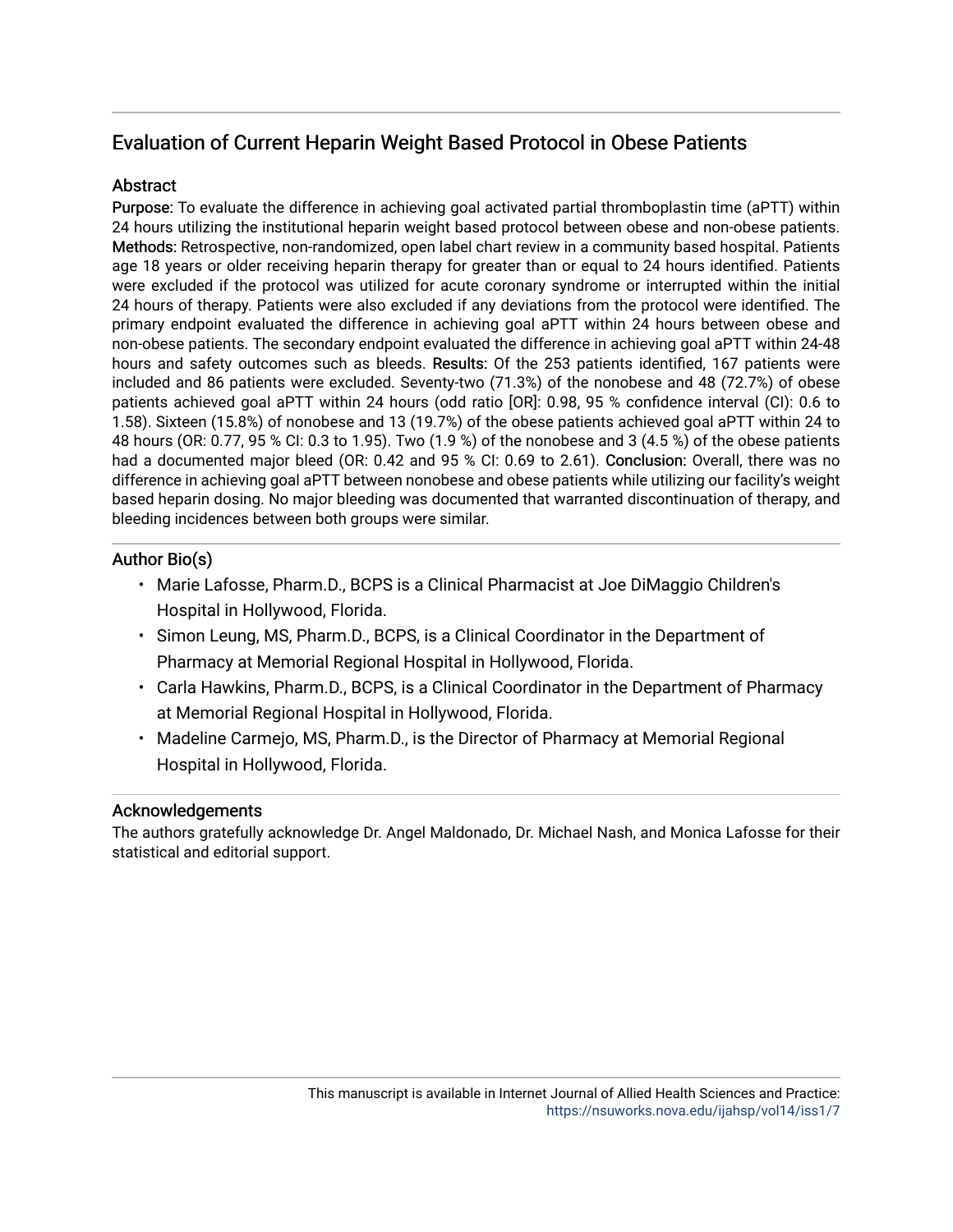

The Internet Journal of Allied Health Sciences and Practice *Dedicated to allied health professional practice and education* **Vol. 14 No. 1 ISSN 1540-580X**

# Evaluation of Current Heparin Weight Based Protocol in Obese Patients

Marie Lafosse, Pharm.D., BCPS<sup>1</sup> Simon Leung, MS, Pharm.D., BCPS<sup>2</sup> Carla Hawkins, Pharm.D., BCPS<sup>2</sup> Madeline Camejo, MS, Pharm.D.<sup>2</sup>

- 1. Department of Pharmacy, Joe DiMaggio Children's Hospital, Hollywood, FL.
- 2. Department of Pharmacy, Memorial Regional Hospital, Hollywood, FL.

United States

#### **ABSTRACT**

**Purpose:** To evaluate the difference in achieving goal activated partial thromboplastin time (aPTT) within 24 hours utilizing the institutional heparin weight based protocol between obese and non-obese patients. **Methods:** Retrospective, non-randomized, open label chart review in a community based hospital. Patients age 18 years or older receiving heparin therapy for greater than or equal to 24 hours identified. Patients were excluded if the protocol was utilized for acute coronary syndrome or interrupted within the initial 24 hours of therapy. Patients were also excluded if any deviations from the protocol were identified. The primary endpoint evaluated the difference in achieving goal aPTT within 24 hours between obese and non-obese patients. The secondary endpoint evaluated the difference in achieving goal aPTT within 24-48 hours and safety outcomes such as bleeds. **Results:** Of the 253 patients identified, 167 patients were included and 86 patients were excluded. Seventy-two (71.3%) of the nonobese and 48 (72.7%) of obese patients achieved goal aPTT within 24 hours (odd ratio [OR]: 0.98, 95 % confidence interval (CI): 0.6 to 1.58). Sixteen (15.8%) of nonobese and 13 (19.7%) of the obese patients achieved goal aPTT within 24 to 48 hours (OR: 0.77, 95 % CI: 0.3 to 1.95). Two (1.9 %) of the nonobese and 3 (4.5 %) of the obese patients had a documented major bleed (OR: 0.42 and 95 % CI: 0.69 to 2.61). **Conclusion:** Overall, there was no difference in achieving goal aPTT between nonobese and obese patients while utilizing our facility's weight based heparin dosing. No major bleeding was documented that warranted discontinuation of therapy, and bleeding incidences between both groups were similar.

#### **BACKGROUND**

Unfractionated heparin (UFH) is an indirect factor Xa and IIa inhibitor within the clotting cascade, preventing the formation of fibrin clots.<sup>1</sup> Its anticoagulant effect is often unpredictable due to its large molecular weight (up to 30,000 Da), unique pharmacological profile, and binding activity to plasma proteins.<sup>1</sup> In order to overcome the unpredictable effect of UFH, though it is labor intensive, activated partial thromboplastin time (aPTT) with a recommended goal between 1.5 to 2.5 times the baseline has been used to determine the appropriateness of current therapy.<sup>1-3</sup> Currently UFH has proven beneficial when preventing thromboembolic disease, but its efficacy is dependent on appropriate dosing. Raschke et al performed a randomized controlled trial that compared weight based UFH dosing with the standard nomogram.<sup>4</sup> At 24 hours, 97% of participants in the weight-based compared to 77% in the standard nomogram achieved goal aPTT.<sup>4</sup>

Higher plasma concentrations of prothrombotic factors have been identified in obese patients. <sup>5</sup> Abdominal obesity has shown to correlate with an increased mean platelet volume. This leads to increased adhesiveness and hyperaggregability, suggesting higher risk for systemic thrombosis.<sup>6</sup> In a retrospective setting, evaluating any potential effects of body mass index (BMI) on aPTT levels in cardiac patients found no significant difference ( $p=0.5$ ) in frequency of first aPTT level within range (60-90 secs).<sup>7</sup> According to the 2012 American College of Chest Physician guidelines for treatment of venous thromboembolism, recommendations for UFH therapy include an initial bolus dose of 80 units/kg followed by an initial infusion of 18 units/kg/hour; this therapy helps target an aPTT level of 1.5 – 2.5 times the baseline aPTT.<sup>1,8,9</sup> Currently, a universal UFH weight-based nomogram does not exist and information on the dosing of UFH and efficiency of an UFH nomogram in obese patients is lacking.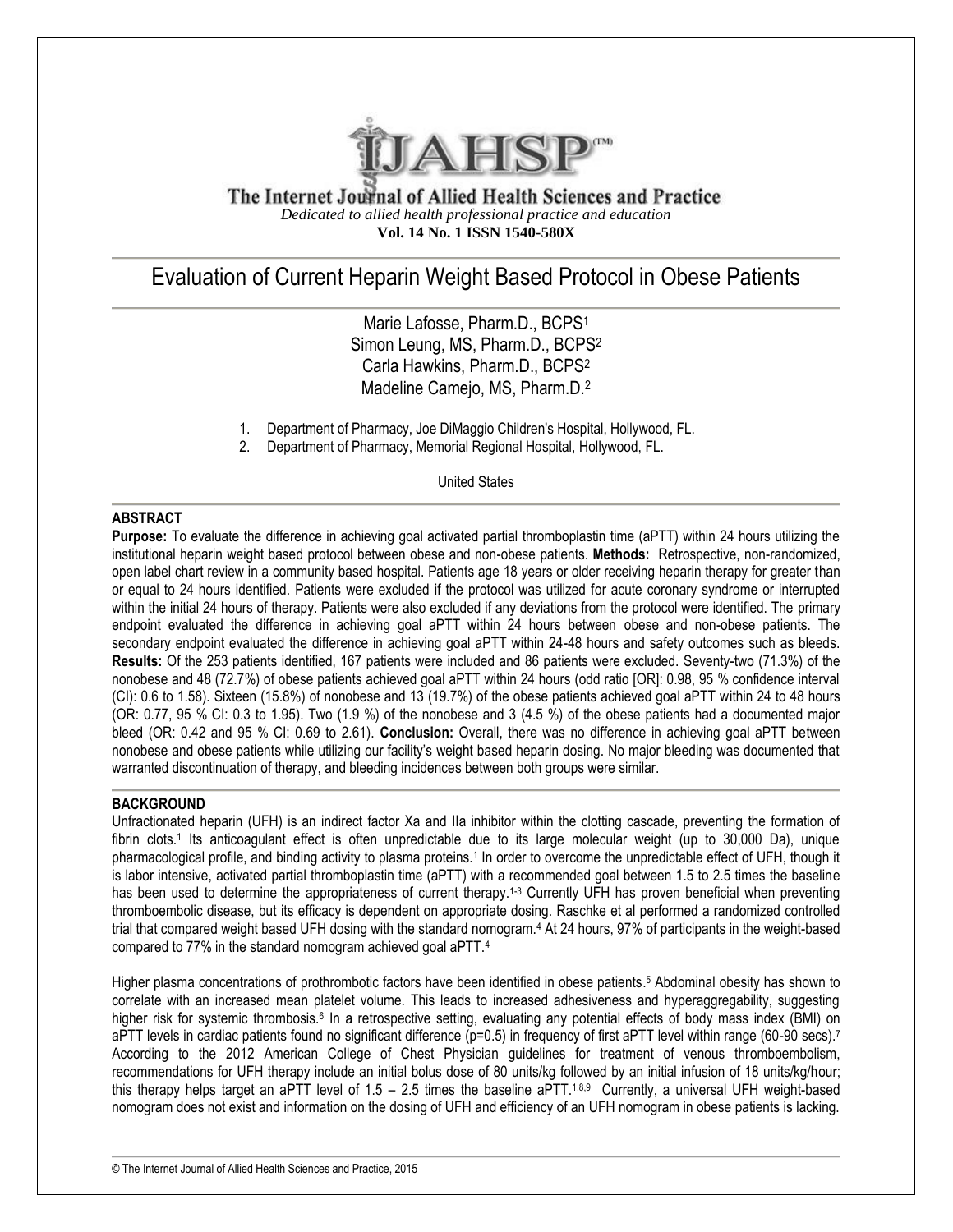Although each hospital has adopted its own nomogram with a target aPTT level and dose titration based on the repeat measure of aPTT levels, clinical data targeting if heparin weight-based nomogram would have the similar effects between obese and nonobese patients is limited. Spruill et al found no difference in time to target aPTT between nonobese and obese patients when evaluating the need for different heparin dosing between the two groups.<sup>10</sup>

Our institutional heparin weight-based protocol for standard dosing utilizes a bolus of 65 units/kg (maximum 5,000 units) and an initial infusion rate of 14 units/kg/hr (maximum 15 units/hour) with standardized dose adjustment based on repeat measures of aPTT values. Standard dosing is utilized in patients with an indication other than acute coronary syndrome (ACS). These indications include, but are not limited to, atrial fibrillation/flutter, deep vein thrombosis, pulmonary embolism, ischemic stroke/transient ischemic attack, heart valve disorder, peripheral vascular disease, pulmonary hypertension, and cardiomyopathy. Our facility adopted the more conservative approach from the 2012 ACCP guideline recommendation of administering 60-70 units/kg (maximum 5,000 units) followed by an infusion of 12-15 units/kg/hr for safety purposes.<sup>1</sup> An inadequate UFH bolus and/or initial continuous infusion has been shown to delay reaching goal aPTT for > 24 hours in obese (BMI ≥ 30 kg/m<sup>2</sup> ) patients with venous thromboembolism.<sup>11</sup> Our institution's UFH dosing approach has not been rigorously evaluated and conflicting data exist on achieving target aPTT between nonobese and obese patients.<sup>10,11</sup> Therefore, this study is designed to evaluate the difference in achieving goal aPTT within 24 hours between obese and non-obese patients with our current heparin weight-based protocol.

#### **METHODS**

This retrospective, non-randomized, open label chart review was conducted at a large community base teaching hospital. Data collection began after Institutional Review Board approval. The principal investigator performed all data collection. Patients were identified through the institutional electronic medical records between August 1, 2011, and August 1, 2013, using the standard UFH 25,000 units mixed in 250 mL of dextrose 5% (D5W) premix product. Information obtained from the institutional electronic medical record were transferred to the data collection tool including demographic data, weight, height, indication for UFH, appropriate management of protocol based on aPTT levels (time of each UFH bolus, rate change and time aPTT drawn), pertinent lab values/tests and progress notes to assess major bleeding. The data were later transferred to a spreadsheet for secured storage.

Eligible patients included those at least 18 years of age that utilized standard dosing heparin weight-based protocol for  $\geq 24$ hours. Exclusion criteria included those who utilized the protocol for ACS or if therapy was interrupted within the initial 24 hours. Incorrect usage of the protocol such as omission of initial bolus dose and/or incorrect dose change based on aPTT level resulted in exclusion of that patient.

The primary endpoint of this study evaluated the difference in achieving goal aPTT within 24 hours between obese and nonobese patients utilizing our institutional heparin weight-based protocol (Figure 1). Secondary endpoint evaluated the difference in achieving goal aPTT within 24 to 48 hours between obese and non-obese patients. Based on the World Health Organization, the non-obese patients were identified as those with a BMI < 30 kg/m<sup>2</sup> and obese patients with BMI ≥ 30 kg/m<sup>2,12</sup> Goal aPTT refers to achieving 1.5 to 2.5 times the baseline aPTT level determined by the photometric assay and BCS instrument. In reference to our institutional protocol, goal aPTT is between 50-70 seconds. Safety endpoint according to the International Society of Thrombosis and Haemostasis (ISTH) assessed major bleeding, any fatal bleeding, and/or symptomatic bleeding in a critical area or organ (intracranial, intraspinal, intraocular, retroperitoneal, intraarticular or pericardial), and bleeding causing a fall in hemoglobin level  $\geq 2$  g/dL and/or leading to transfusion of  $\geq 2$  units of whole blood or red cells.<sup>13</sup>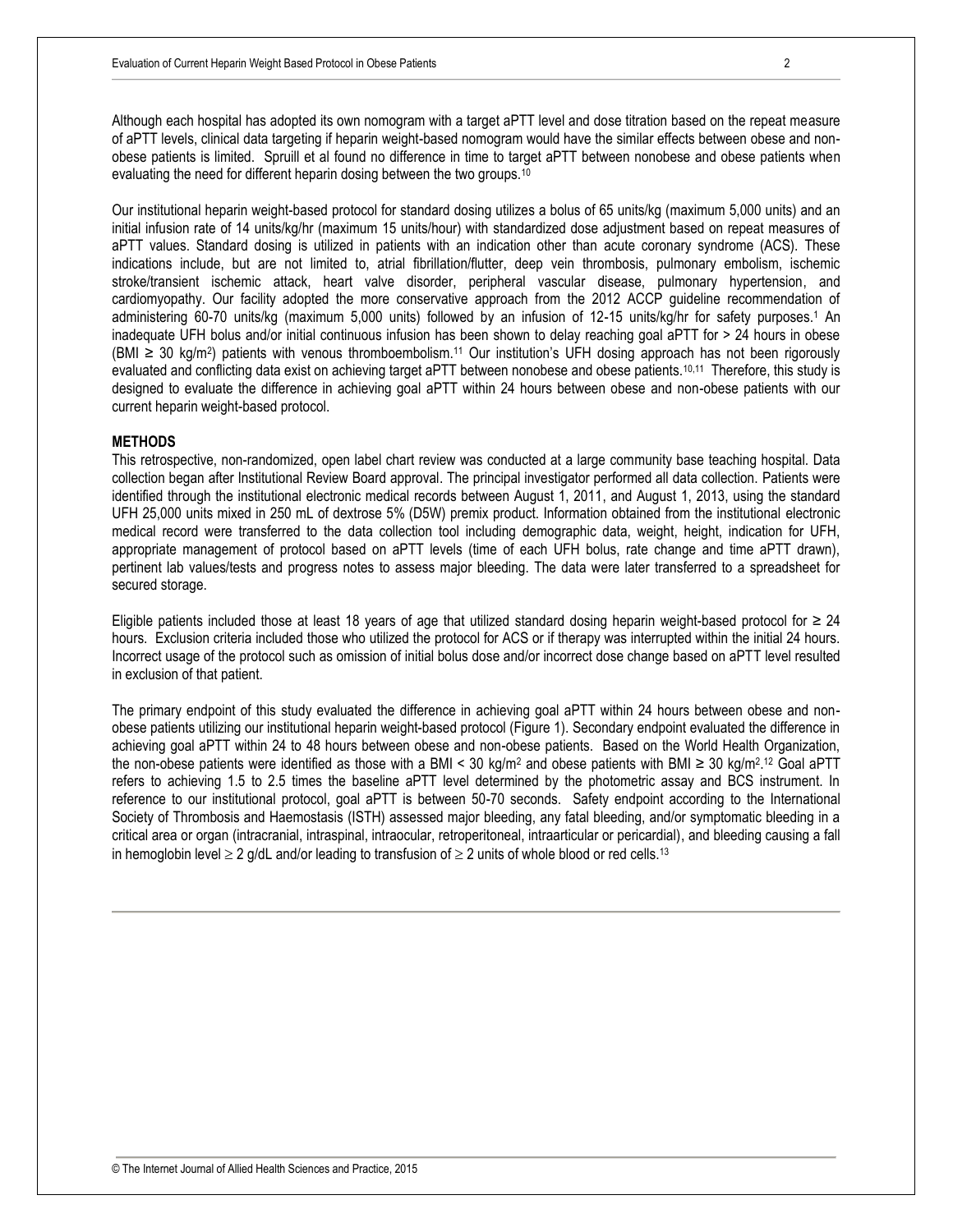| <b>Patient's PTT</b>            | Action                                                                                                                                                                              | Order aPTT                                                                           |  |  |  |
|---------------------------------|-------------------------------------------------------------------------------------------------------------------------------------------------------------------------------------|--------------------------------------------------------------------------------------|--|--|--|
| Initial dose                    | 65 units/kg bolus (max 5,000 units), then 14<br>units/kg/hr (max 15 ml/hr)                                                                                                          | 6 hours after starting heparin                                                       |  |  |  |
| $a$ PTT < 40s                   | 65 units/kg bolus (max 5,000 units), add 2 ml to<br>current rate                                                                                                                    | 6 hours after bolus                                                                  |  |  |  |
| aPTT, 40-49s                    | 20 units/kg bolus, add 1 ml to current rate                                                                                                                                         | 6 hours after bolus/rate change                                                      |  |  |  |
| aPTT, 50-70s                    | No change                                                                                                                                                                           | In 12 hours                                                                          |  |  |  |
| aPTT, 71-85s                    | Subtract 1 ml from current rate                                                                                                                                                     | 6 hours after rate change                                                            |  |  |  |
| aPTT, 86-100s                   | Stop infusion for one hour and subtract 2 ml from<br>current rate                                                                                                                   | 6 hours after rate change                                                            |  |  |  |
| aPTT, 100-150s                  | Stop infusion for two hours and subtract 3 ml from<br>current rate                                                                                                                  | 6 hours after rate change                                                            |  |  |  |
| $a$ PTT > 150s                  | Stop infusion for two hours<br>If repeat aPTT less than 150, subtract 4 ml from<br>current rate<br>If repeat aPTT greater than 150, call physician and<br>continue to hold infusion | STAT aPTT 2 hours after infusion<br>stopped<br>Repeat aPTT 6 hours after rate change |  |  |  |
| Figure 1: Weight-Based Nomogram |                                                                                                                                                                                     |                                                                                      |  |  |  |

#### **Statistical analysis**

A sample size of 150 patients was needed to detect an estimated observed effect size of 0.5 between the two study groups, with an α of 0.05, a β of 0.2 and a possible 5% dropout rate**.** Endpoints were evaluated for the per-protocol population**.** Statistical evaluation comparing non-parametric and parametric data was accomplished with chi-squared and two sample t-test, respectively. All non-parametric data was analyzed and expressed as an odds ratio (OR) with 95% confidence interval (CI). Continuous data was analyzed and presented as descriptive statistics (mean  $\pm$  standard deviation). All statistical analysis was analyzed via Number Cruncher Statistical System (NCSS) software. A p-value < 0.05 was considered statistically significant.

#### **RESULTS**

During the study period, 253 patients were identified based on the utilization of the standard UFH 25,000 units/D5W 250ml premix product. Patient selection is depicted in Figure 2. Based on the study criteria, 167 patients were included and 86 patients were excluded. Of the 167 patients included in the analysis, 101 were in the nonobese and 66 were in the obese group. Baseline characteristics are summarized in Table 1. Except for BMI, the patient characteristics between the two groups did not differ significantly in age, height, and sex.

| <b>Table 1. Baseline Patient Characteristics</b> |                           |                               |           |  |
|--------------------------------------------------|---------------------------|-------------------------------|-----------|--|
| Group (kg/m <sup>2</sup> )                       | BMI < 30<br>$n = 101$ (%) | $BMl \geq 30$<br>$n = 66$ (%) | P values  |  |
| Age (years) <sup>a</sup>                         | $64 \pm 20$               | $58 \pm 15$                   | <b>NS</b> |  |
| Female                                           | $n = 43(42%)$             | $n = 35(53%)$                 | <b>NS</b> |  |
| Male                                             | $n = 58(57%)$             | $n = 31 (47%)$                | <b>NS</b> |  |
| Height (cm) <sup>a</sup>                         | $170 \pm 11$              | $168 \pm 13$                  | <b>NS</b> |  |
| Indications                                      |                           |                               |           |  |
| <b>DVT</b>                                       | 23                        | 14                            |           |  |
| PE.                                              | 22                        | 18                            |           |  |
| Atrial fibrillation                              | 20                        | 19                            |           |  |
| Valve disorder                                   | 11                        | 8                             |           |  |
| <b>PVD</b>                                       | 4                         |                               |           |  |
| Othersb                                          | 21                        | 4                             |           |  |
|                                                  |                           |                               |           |  |

*<sup>a</sup>Results are presented as mean ± standard deviation*

*<sup>b</sup>Other indications include cardiomyopathy, hypercoagulable state and ischemic stroke*

*Deep Vein Thrombosis (DVT), Pulmonary Embolism (PE), Peripheral Vascular Disease (PVD)*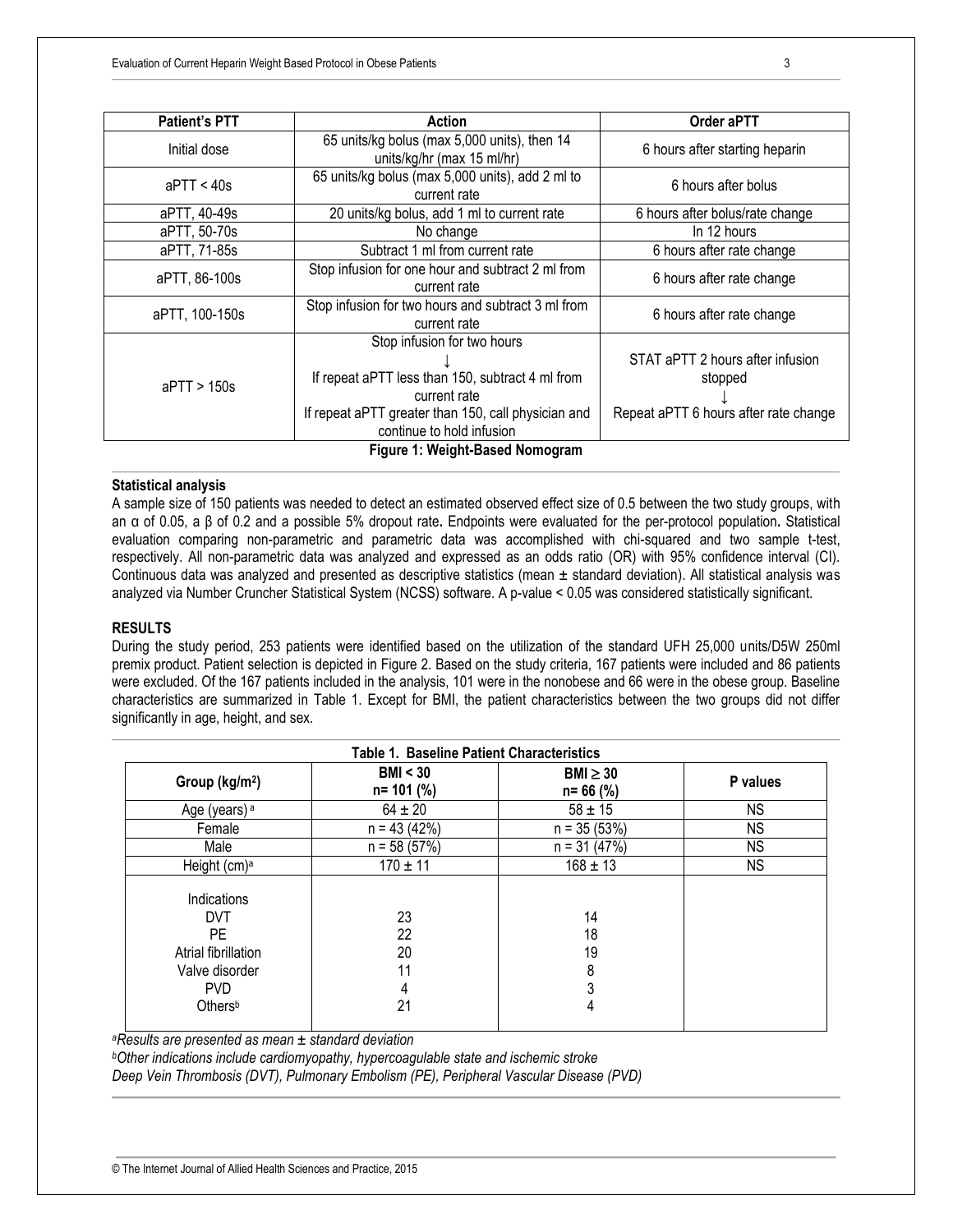

**Figure 2: Patient Selection**

*Deep Vein Thrombosis (DVT), Pulmonary Embolism (PE), Peripheral Vascular Disease (PVD) <sup>a</sup>Other indications include cardiomyopathy, hypercoagulable state and ischemic stroke*

For the primary endpoint, 72 (71.3 %) of the nonobese and 48 (72.7 %) of obese patients achieved goal aPTT within 24 hours (OR: 0.98 and 95 % CI: 0.6 to 1.58) (Figure 3) (Table 2). Patients who did not achieve goal aPTT within 24 hours were analyzed for the secondary endpoint of achieving goal aPTT within 24 to 48 hours. The results showed 16 (15.8%) of non-obese and 13 (19.7%) of obese patients achieved goal aPTT of 50 to 70 seconds within 24 to 48 hours (OR: 0.77 and 95 % CI: 0.3 to 1.95) (Table 2). Approximately 90 % of patients in both groups achieved goal aPTT within 48 hours (Figure 4).

| <b>Table 2. Study Endpoint</b>           |               |               |                                   |  |
|------------------------------------------|---------------|---------------|-----------------------------------|--|
|                                          | BMI < 30      | $BMI \geq 30$ | <b>Odds Ratio</b>                 |  |
|                                          | $n = 101$ (%) | $n = 66$ (%)  | 95% Confidence Interval           |  |
| Achieved Goal aPTT Within<br>24 Hours    | 72 (71.3)     | 48 (72.7)     | OR: 0.98<br>95 % CI: 0.6 to 1.58  |  |
| Achieved Goal aPTT Within<br>24-48 Hours | 16 (15.8)     | 13 (19.7)     | OR: 0.77<br>95 % CI: 0.3 to 1.95  |  |
| Major Bleeding                           | 2(1.9)        | 3(4.5)        | OR: 0.42<br>95 % CI: 0.69 to 2.61 |  |

When evaluating the safety endpoint during the course of UFH therapy, two (1.9 %) of the 101 nonobese and three (4.5 %) of the 66 obese patients had a documented major bleed during the specified hospitalization (OR: 0.42 and 95 % CI: 0.69 to 2.61) (Table 2). All five of the patients were categorically determined to experience major bleeding due to a ≥ 2 g/dL drop in hemoglobin requiring > 2 units of red cells transfusion. One patient in the nonobese group experienced rectal bleeding. Two patients in the obese group were documented to have experienced hematuria during that hospitalization. Overall, no major bleeding was documented that warranted discontinuation of therapy.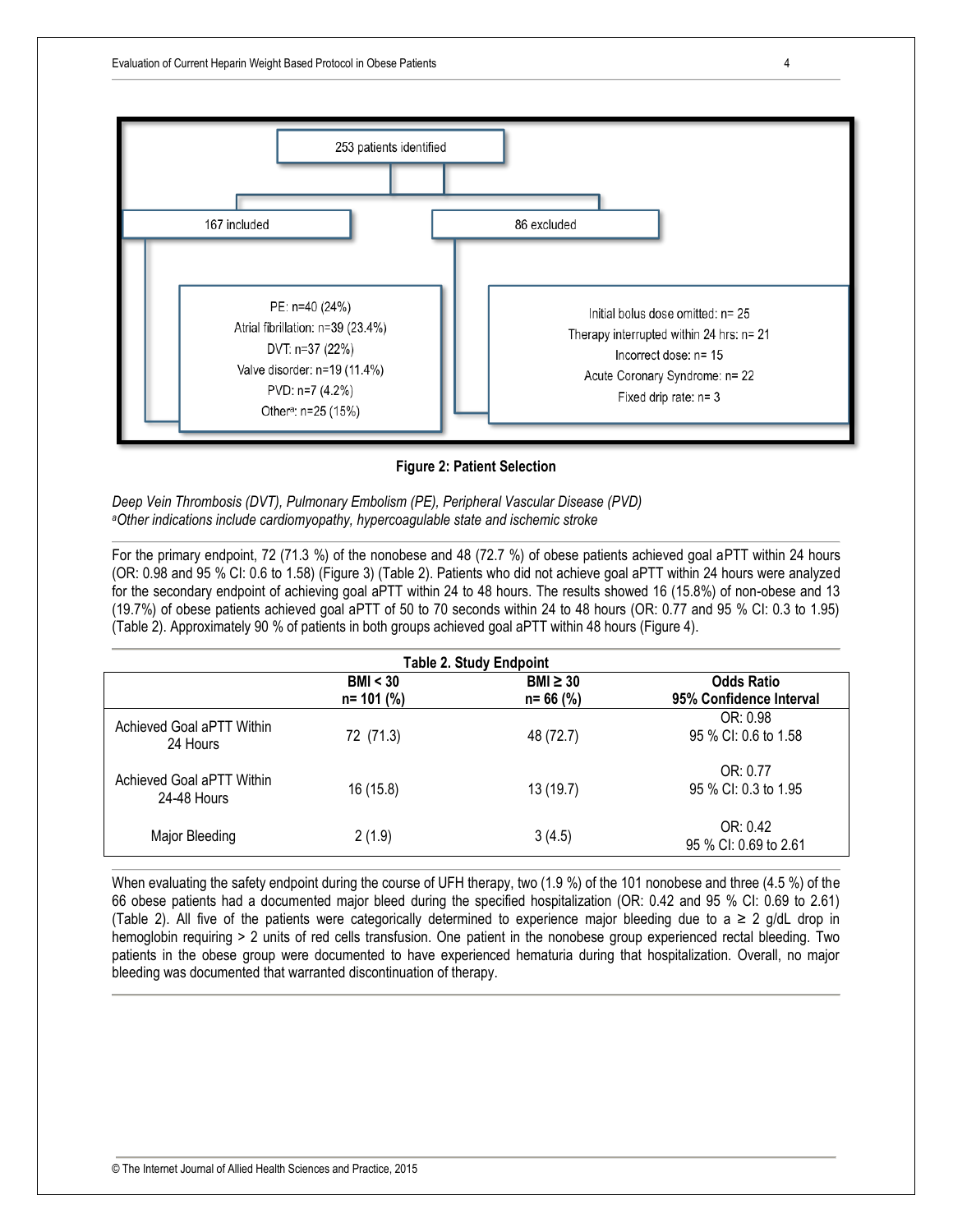



#### **Discussion**

To our knowledge, this is the first study to evaluate the heparin weight based protocol in our institution between nonobese and obese patients. Raschke et al compared the performance of a weight based UFH approach (80 units/kg initial bolus followed by 18 units/kg/hr infusion and adjust based on nomogram) for treatment of venous or arterial thromboembolism or for unstable angina.<sup>4</sup> Study results demonstrated that UFH weight based dosing was superior to the standard of practice consisting of fixed bolus doses and infusion rate in the early 1990s.<sup>4</sup> About 97% and 77% of patients achieved therapeutic goal within 24 hours, respectively.<sup>4</sup> However; Raschke et al did not stratify the data based on patients' body weight. Mean weight in both study arms (UFH weight based and standard UFH nomogram) were 80.9 kg and 76.9 kg, respectively.<sup>4</sup> It was difficult to extrapolate the results of this study to obese patients since the body mass indexes were not presented. Our study demonstrated that despite the more conservative weight-based regimen, 72.7% obese patients and 71.3% non-obese patients achieved goal aPTT in the initial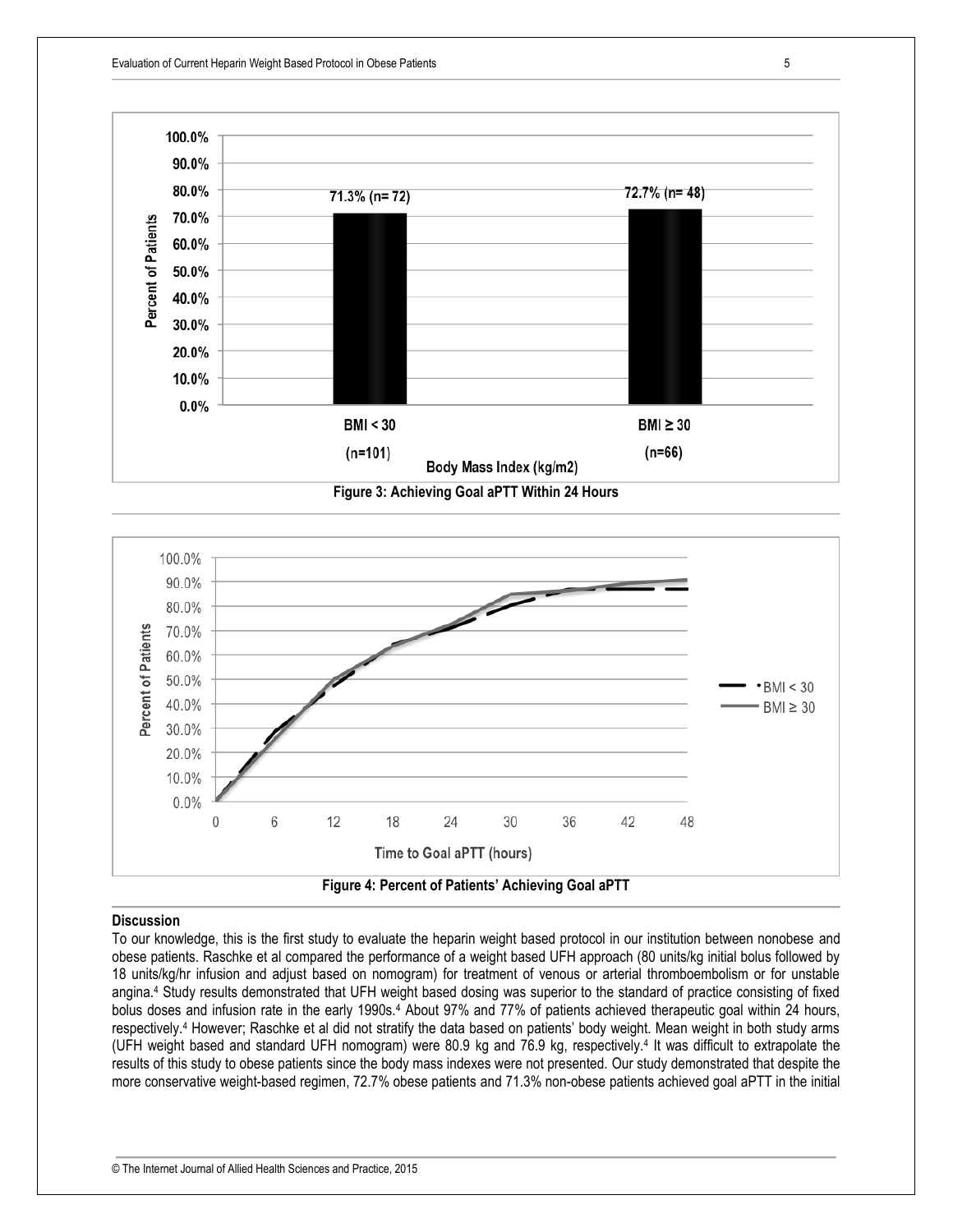24 hours utilizing our heparin weight-based protocol.<sup>9</sup> No difference was detected between both study groups within the initial 24 and 48 hours.

While evaluating major bleeding, based on the ISTH definition, a drop of  $\geq 2$  g/dL in hemoglobin was usually detected on day 2 of therapy. Blood products were commonly administered if hemoglobin levels dropped below 8 g/dL. It is important to mention, of the documented bleeding episodes, none were detected in the critical areas or organs. One nonobese patient with documented bleeding had a past medical history significant for Crohn's Disease which can confound the bleeding events. As with results from previous studies, no significant difference was found between nonobese and obese patient bleeding events.4,7 Lower or similar bleeding rates (1.9% and 4.5%) were also detected compared to previous studies (5.7% and 4.5) in both nonobese and obese patients, respectively.<sup>7</sup>

With these findings, our institution has revised the weight-based protocol. From a practice standpoint, clinical outcomes include achieving goal aPTT sooner within the 24 hour time span while maintaining safety. The bolus dose and initial infusion rate has been revised reflecting current recommendations from CHEST guidelines.<sup>1,8,9</sup> However, a maximum cap still applies but has increased to 10,000 units of heparin. With these changes, our institution plans on conducting a further study to determine safety and if a difference in achieving goal aPTT is detected between non-obese and obese patients.

While this study demonstrates equal appropriateness between nonobese and obese patient utilizing the current therapy at our facility, there were some limitations. This protocol was not universal among hospitals demonstrating low external validity. It would be difficult to extrapolate our results and recommendations to other institutions. This was a non-randomized study limiting generalization to all patients in the hospital. Many patients analyzed within 24-48 hours of therapy, did not receive therapy for the entire 48 hours. For some, therapy was discontinued prior to achieving goal aPTT which lowers the percentage of patients achieving goal aPTT within 48 hours. For many patients, aPTT levels were not obtained at the exact time indicated delaying the time to adjust the infusion rate; with subtle delays, achieving aPTT levels may have been affected.

#### **Conclusion**

Overall, there was no difference in achieving goal aPTT between nonobese and obese patients while utilizing our facilities weight- based heparin dosing. Of the study population, 71.3% of non-obese and 72.7% of obese patients achieved goal aPTT within 24 hours. Approximately 90% of patients achieved goal aPTT within 48 hours in both the nonobese and obese group. No major bleeding was documented that warranted discontinuation of therapy. Bleeding incidents between both groups were not significant. Lacking a universal benchmark on timing of reaching aPTT goal, our heparin weight-based program is considered safe and appropriate.

#### **References**

- 1. Garcia DA, Baglin TP, Weitz J, Samama MM. Parenteral anticoagulants: Antithrombotic therapy and prevention of thrombosis, 9th ed: American College of Chest Physicians Evidence-Based Clinical Practice Guidelines. *Chest.* 2012 Feb;141(2 Suppl):e24s-43s. [PMID 22315264]
- 2. Basu D, Gallus A, Hirsh J, Cade J. A prospective study of the value of monitoring heparin treatment with the activated partial thromboplastin time. *N Engl J Med.* 1972 Aug;287(7):324-7. [PMID 5041701]
- 3. Smith SB, Geske JB, Maguire JM, Zane NA, Carter RE, Morgenthaler TI. Early anticoagulation is associated with reduced mortality for acute pulmonary thrombus. *Chest.* 2010 Jun;137(6):1382-90. doi:10.1378/chest.09-0950 [PMID 20081101]
- 4. Raschke RA, Reilly BM, Guidry JR, Fontana JR, Srinivas S. The weight-based heparin dosing nomogram compared with a "standard care" nomogram. A randomized controlled trial. *Ann Intern Med.* 1993 Nov 1;119(9):874-81. [PMID 8214998]
- 5. De Pergola G, Pannacciulli N. Coagulation and fibrinolysis abnormalities in obesity. *J Endocrinol Invest.* 2002 Nov;25(10):899-904. [PMID 12508953]
- 6. Targher G, Zoppini G, Moghetti P, Day CP. Disorders of coagulation and hemostasis in abdominal obesity: Emerging role of fatty liver. *Semin Thrombo Hemost*. 2010 Feb;36(1):41-8. [PMID 20391295]
- 7. Bauer SR, Ou NN, Dreesman BJ, Armon JJ, Anderson JA, Cha SS, Oyen LJ. Effect of body mass index on bleeding frequency and activated partial thromboplastin time in weight-based dosing of unfractionated heparin: A retrospective cohort study. *Mayo Clin Proc.* 2009 Dec;84(12):1073-78. [PMID 19955244]
- 8. You JJ, Singer DE, Howard PA, et al. Antithrombotic therapy for atrial fibrillation: Antithrombotic therapy and prevention of thrombosis, 9th ed: American College of Chest Physicians Evidence-Based Clinical Practice Guidelines. *Chest.* 2012 Feb;141(2 Suppl):e531s-75s. [PMID 22315271]